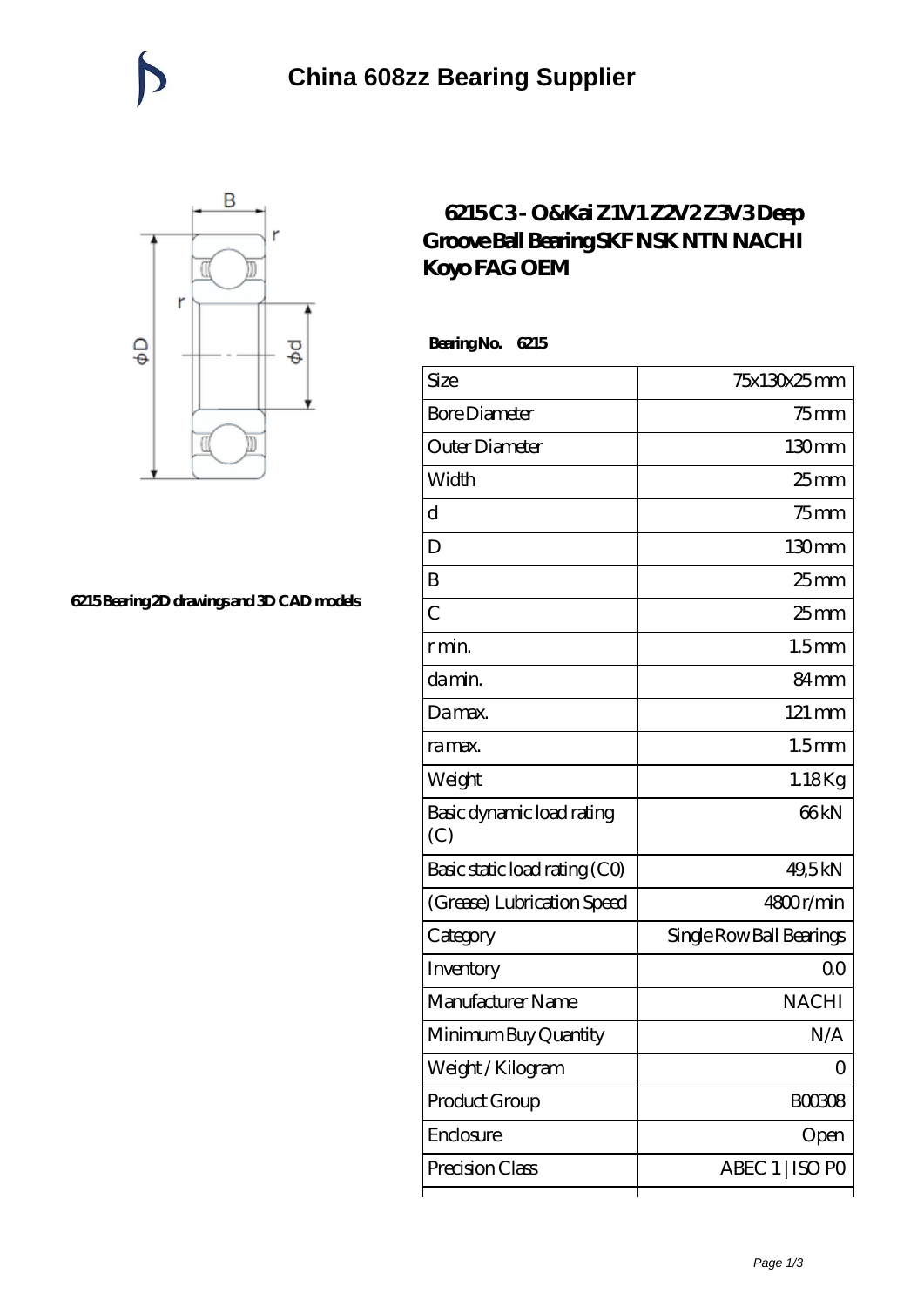## **[China 608zz Bearing Supplier](https://catchios.com)**

 $\bigtriangledown$ 

| Maximum Capacity / Filling<br>Slot | No                                                                                                                                                                                                                         |
|------------------------------------|----------------------------------------------------------------------------------------------------------------------------------------------------------------------------------------------------------------------------|
| Rolling Element                    | <b>Ball Bearing</b>                                                                                                                                                                                                        |
| Snap Ring                          | No                                                                                                                                                                                                                         |
| <b>Internal Special Features</b>   | No                                                                                                                                                                                                                         |
| Cage Material                      | Steel                                                                                                                                                                                                                      |
| Internal Clearance                 | CO-Medium                                                                                                                                                                                                                  |
| Inch - Metric                      | Metric                                                                                                                                                                                                                     |
| Long Description                   | 75MM Bore; 130MM<br>Outside Diameter; 25MM<br>Outer Race Width; Open;<br>Ball Bearing ABEC 1   ISO<br>PQ No Filling Slot; No Snap<br>Ring, No Internal Special<br>Features: CO-Medium<br>Internal Clearance; Steel<br>Cage |
| <b>Other Features</b>              | Deep Groove                                                                                                                                                                                                                |
| Category                           | Single Row Ball Bearing                                                                                                                                                                                                    |
| <b>UNSPSC</b>                      | 31171504                                                                                                                                                                                                                   |
| Harmonized Tariff Code             | 8482.105068                                                                                                                                                                                                                |
| Noun                               | Bearing                                                                                                                                                                                                                    |
| Keyword String                     | Ball                                                                                                                                                                                                                       |
| Manufacturer URL                   | http://www.nachiamerica.c<br><b>om</b>                                                                                                                                                                                     |
| Weight/LBS                         | 254                                                                                                                                                                                                                        |
| Inner Race Width                   | OInch   OMillimeter                                                                                                                                                                                                        |
| Outer Race Width                   | 0984Inch   25 Millimeter                                                                                                                                                                                                   |
| Outside Diameter                   | 5.118Inch   130Millimeter                                                                                                                                                                                                  |
| Bore                               | 2953Inch   75 Millimeter                                                                                                                                                                                                   |
| <b>Bore</b> Type                   | Cylindrical Bore                                                                                                                                                                                                           |
| Configuration                      | Single Row                                                                                                                                                                                                                 |
| <b>Bore Size</b>                   | $75$ mm                                                                                                                                                                                                                    |
| Width                              | $25$ mm                                                                                                                                                                                                                    |
| Fillet Radius/Chamfer              | 1.5 <sub>mm</sub>                                                                                                                                                                                                          |